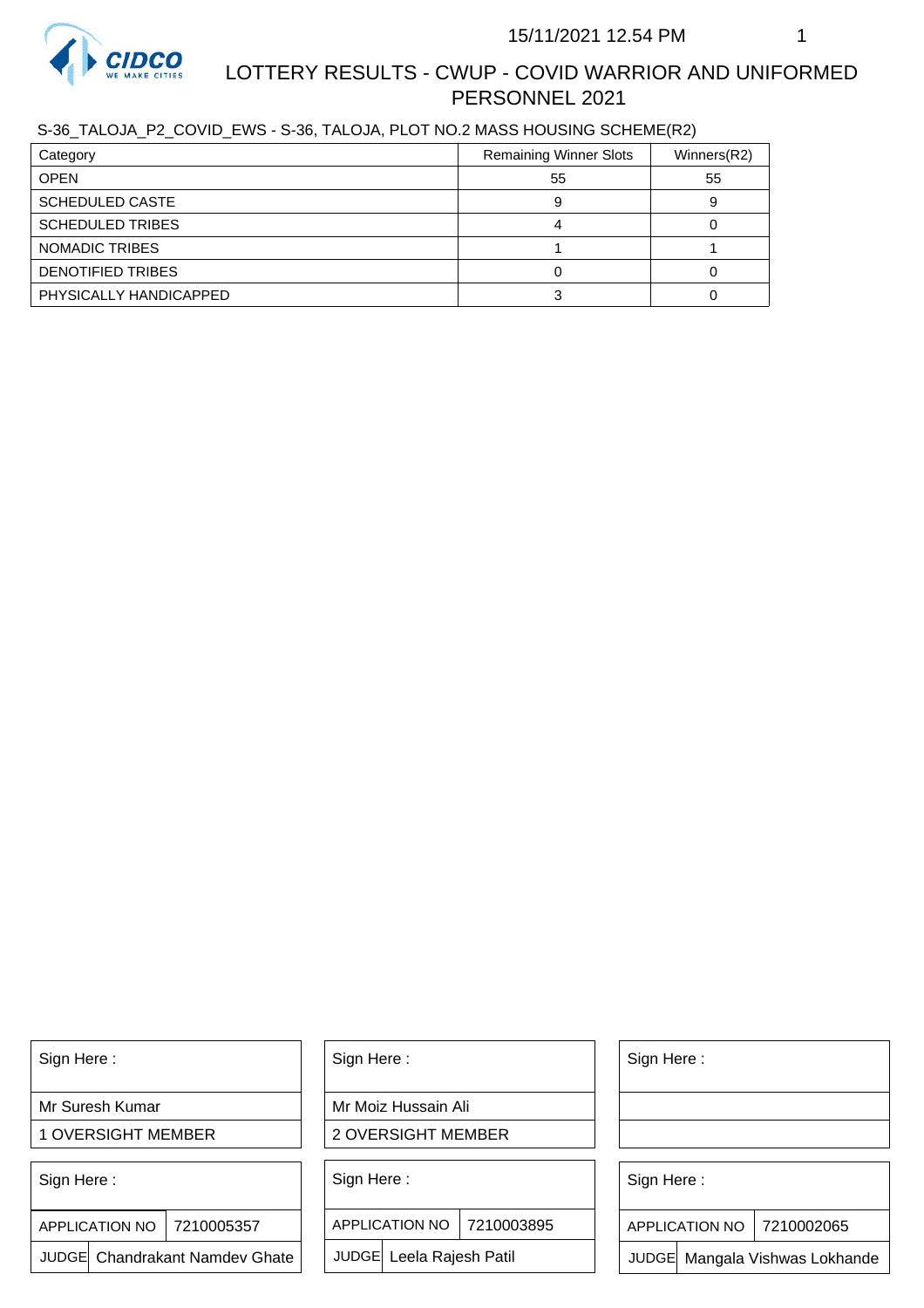

Winner List

 LOTTERY RESULTS - CWUP - COVID WARRIOR AND UNIFORMED PERSONNEL 2021

# Scheme: S-36\_TALOJA\_P2\_COVID\_EWS - S-36, TALOJA, PLOT NO.2 MASS HOUSING SCHEME

Category - OPEN - OPEN

| Priority No     | Application<br>Number | <b>Applicant Name</b>                        | Flat*<br>Bd, Wg, Fl, Ft (Rnd) | Priority No | Application<br>Number | <b>Applicant Name</b>                             | Flat*<br>Bd, Wg, Fl, Ft (Rnd) |
|-----------------|-----------------------|----------------------------------------------|-------------------------------|-------------|-----------------------|---------------------------------------------------|-------------------------------|
| 1               | 7210002694            | Ms Sayali Suresh Utekar                      | E03, $-$ , 6, 5(R2)           | 21          | 7210005289            | Ms Rohini Kashinath<br><b>Dhande</b>              | E06, -, 8, 2(R2)              |
| $\mathbf{2}$    | 7210001716            | Mr Mahendra Mohan<br>Kamtekar                | E03, -, 9, 1(R2)              | 22          | 7210008509            | Mrs Sujata<br>Soma<br>Dhanawade                   | E02, -, 8, 8(R2)              |
| 3               | 7210003359            | Mr Atul Dhananjay Taware                     | E03, $-$ , 2, $7(R2)$         | 23          | 7210007170            | Ms Harshada Vilas $ E02, -, 9, 1(R2) $<br>Gadekar |                               |
| 4               | 7210008507            | Mr Rajnish Devraj Dwivedi                    | E01, $-$ , $7$ , $4(R2)$      | 24          | 7210000185            | Mr Mayur Hanumant<br><b>Biramane</b>              | E07, -, 14,<br>4(R2)          |
| $5\phantom{.0}$ | 7210004720            | Mrs Hema Mahadev<br>Waghmode                 | $E03, -14,$<br>7(R2)          | 25          | 7210001920            | Ms Mangal Vitthal Marathe                         | E06, -, 2, 5(R2)              |
| 6               | 7210003387            | Ms Ashwini Sanjay Dangat   E02, -, 6, 2(R2)  |                               | 26          | 7210004994            | Mrs Rupali Rahul Shinde                           | $E04, -110,$<br>5(R2)         |
| $\overline{7}$  | 7210002838            | Mr Kamlesh Bhagawat<br>Pawar                 | E05, -, 14,<br>4(R2)          | 27          | 7210002163            | Ms Nikita Vijay Sankpal                           | $E05, -1, 3(R2)$              |
| 8               | 7210008689            | Ms Sarita Suresh Saldar                      | E07, $-$ , 5, 4(R2)           | 28          | 7210001812            | Mr Hiraman Hanmant<br>Mahangade                   | E03, -, 9, 6(R2)              |
| 9               | 7210008079            | Mr Swpnil Janardan<br>Jadhav                 | E08, -, 12,<br>2(R2)          | 29          | 7210007301            | Mr Swapnil Shrikant Thorat   E08, -, 9, 4(R2)     |                               |
| 10              | 7210001773            | Mrs Savita Suresh<br>Deshmukh                | E09, -, 2, 5(R2)              | 30          | 7210006468            | Mrs Nanda Kishor Waske                            | E05, $-$ , 1, 4(R2)           |
| 11              | 7210004378            | Mrs Chandrakala Ajay<br>Dupate               | E01, -, 6, 8(R2)              | 31          | 7210001156            | Mrs Archana Anil Parte                            | E02, -, 14,<br>5(R2)          |
| 12              | 7210009222            | Mr Avinash Dilip Shinde                      | $E03, -, 9, 3(R2)$            | 32          | 7210002085            | Ms Shraddha Ravindra<br>Tambe                     | E06, -, 9, 4(R2)              |
| 13              | 7210003718            | Mr Sagar Bhimrao Zende                       | E04, $-$ , 8, 4(R2)           | 33          | 7210001505            | Mr Shivaji Vishnu Patil                           | E03, $-$ , $4$ , $8(R2)$      |
| 14              | 7210005569            | Mr Bhagawan Ramchandra<br>Yashwantrao        | $E03, -14,$<br>4(R2)          | 34          | 7210002539            | Mr Ganesh Balasaheb<br>Gargote                    | E03, -, 8, 2(R2)              |
| 15              | 7210007531            | Mrs<br>Sneha<br>Vijay<br>Bamugade            | E06, -, 8, 3(R2)              | 35          | 7210000340            | Ms Ashanka Ramesh<br>Mhatre                       | E02, -, 9, 5(R2)              |
| 16              | 7210008103            | Mr Mohan Tukaram Vatte                       | $E04, -, 9, 1(R2)$            | 36          | 7210002570            | Mrs Samiksha Sandesh<br>Vichare                   | E08, -, 13,<br>5(R2)          |
| 17              | 7210000314            | Mrs Pranali Mahesh Jagtap   E07, -, 3, 6(R2) |                               | 37          | 7210002411            | Mr Sushil Avaba Kamble                            | E02, $-$ , 6, 6(R2)           |
| 18              | 7210006658            | Mrs Manisha Trambak<br>Khairnar              | E03, -, 5, 2(R2)              | 38          | 7210006170            | Mr Mahesh Shankar Pawar   E01, -, 4, 4(R2)        |                               |
| 19              | 7210006976            | Mr Vinayak Dhondibhau<br>Gawade              | E07, -, 1, 2(R2)              | 39          | 7210002160            | Mr Sachindra Kashinath<br>Chavhan                 | $E03, -11,$<br>8(R2)          |
| 20              | 7210003794            | Mr Prakash Shankar<br>Kadam                  | E02, -, 6, 8(R2)              | 40          | 7210008405            | Mr Akshay Bhagwan<br>Khade                        | E02, -, 8, 7(R2)              |
|                 |                       |                                              |                               |             |                       |                                                   |                               |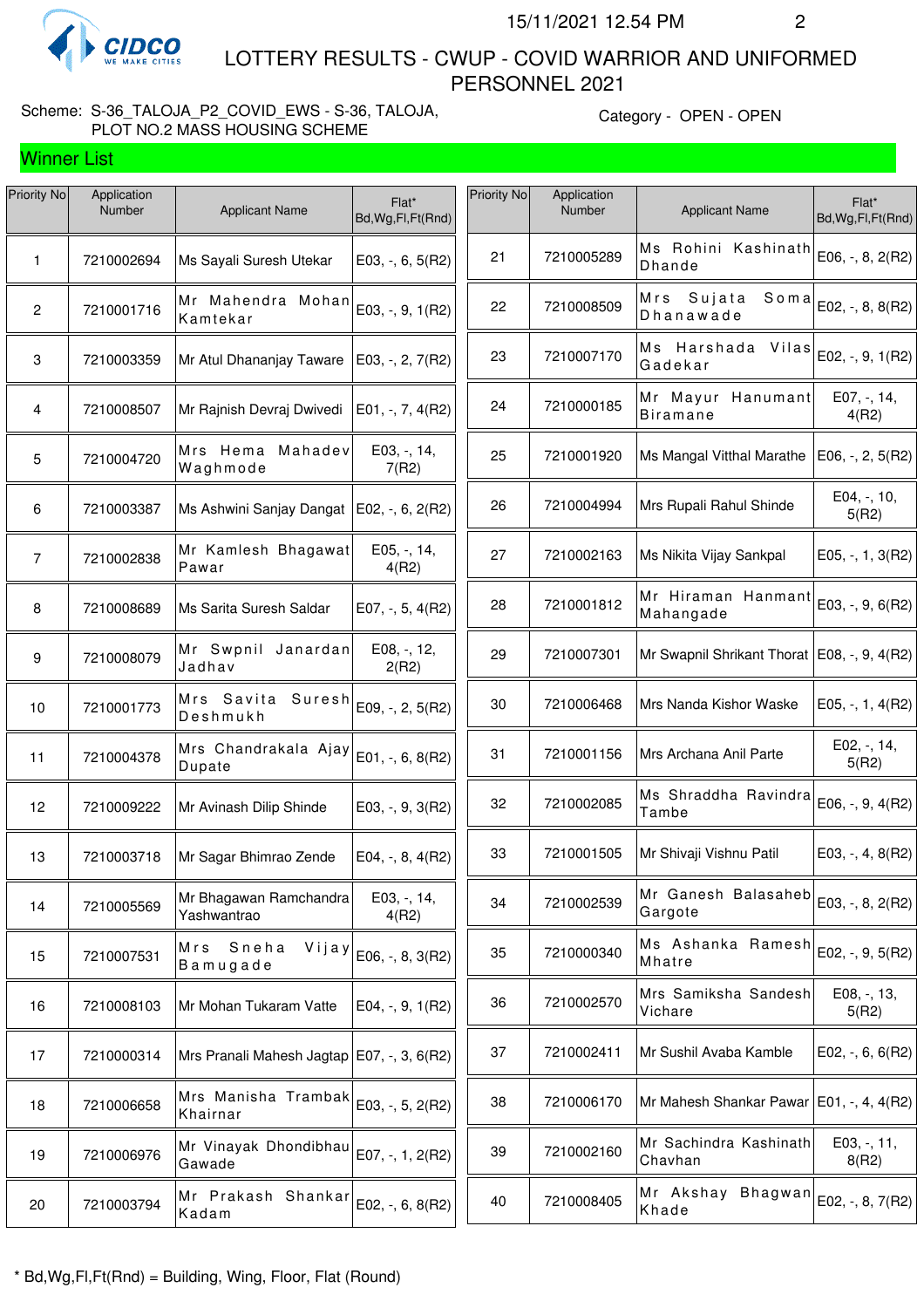

Winner List

 LOTTERY RESULTS - CWUP - COVID WARRIOR AND UNIFORMED PERSONNEL 2021

#### Scheme: S-36\_TALOJA\_P2\_COVID\_EWS - S-36, TALOJA, PLOT NO.2 MASS HOUSING SCHEME

Category - OPEN - OPEN

| <b>Priority No</b> | Application<br>Number | <b>Applicant Name</b>               | Flat*<br>Bd, Wg, Fl, Ft (Rnd) |
|--------------------|-----------------------|-------------------------------------|-------------------------------|
| 41                 | 7210005531            | Mr Rutvik Chandrakant<br>Sankpal    | E06, -, 6, 3(R2)              |
| 42                 | 7210008238            | Mrs Sunita Jayant Rathod            | E07, -, 11,<br>5(R2)          |
| 43                 | 7210009078            | Mr Imran Abdul Rupani               | E01, -, 13,<br>3(R2)          |
| 44                 | 7210007470            | Mr Dattatray Mahadev Patil          | E02, -, 13,<br>3(R2)          |
| 45                 | 7210009057            | Mr Ganesan Masilamani<br>Nayakar    | $E02, -, 6, 3(R2)$            |
| 46                 | 7210000161            | Mr Sandeep Suryakant<br>Khavnekar   | E07, -, 12,<br>4(R2)          |
| 47                 | 7210003619            | Ms Priyanka Vasudev<br>Utekar       | $E07, -1, 3(R2)$              |
| 48                 | 7210010025            | Mr Ravi Satish Ghodke               | $E05, -, 4, 5(R2)$            |
| 49                 | 7210009814            | Ms Aparna Chandrakant<br>Khedekar   | E03, -, 10,<br>5(R2)          |
| 50                 | 7210008710            | Mrs Ranjana Mahadev<br>Kurkute      | E02, -, 11,<br>4(R2)          |
| 51                 | 7210004258            | Mr Dilip Parshuram Tupe             | $E07, -1, 1(R2)$              |
| 52                 | 7210009681            | Saily<br>Mahesh<br>Mrs<br>Parshetye | E07, -, 2, 4(R2)              |
| 53                 | 7210007997            | Mrs Smita Rajaram Kirve             | E06, -, 14,<br>1(R2)          |
| 54                 | 7210000966            | Ms Sushila Vitthal Gole             | E02, -, 8, 3(R2)              |
| 55                 | 7210008908            | Mr Shashikant Jayram<br>Thorat      | E02, -, 5, 8(R2)              |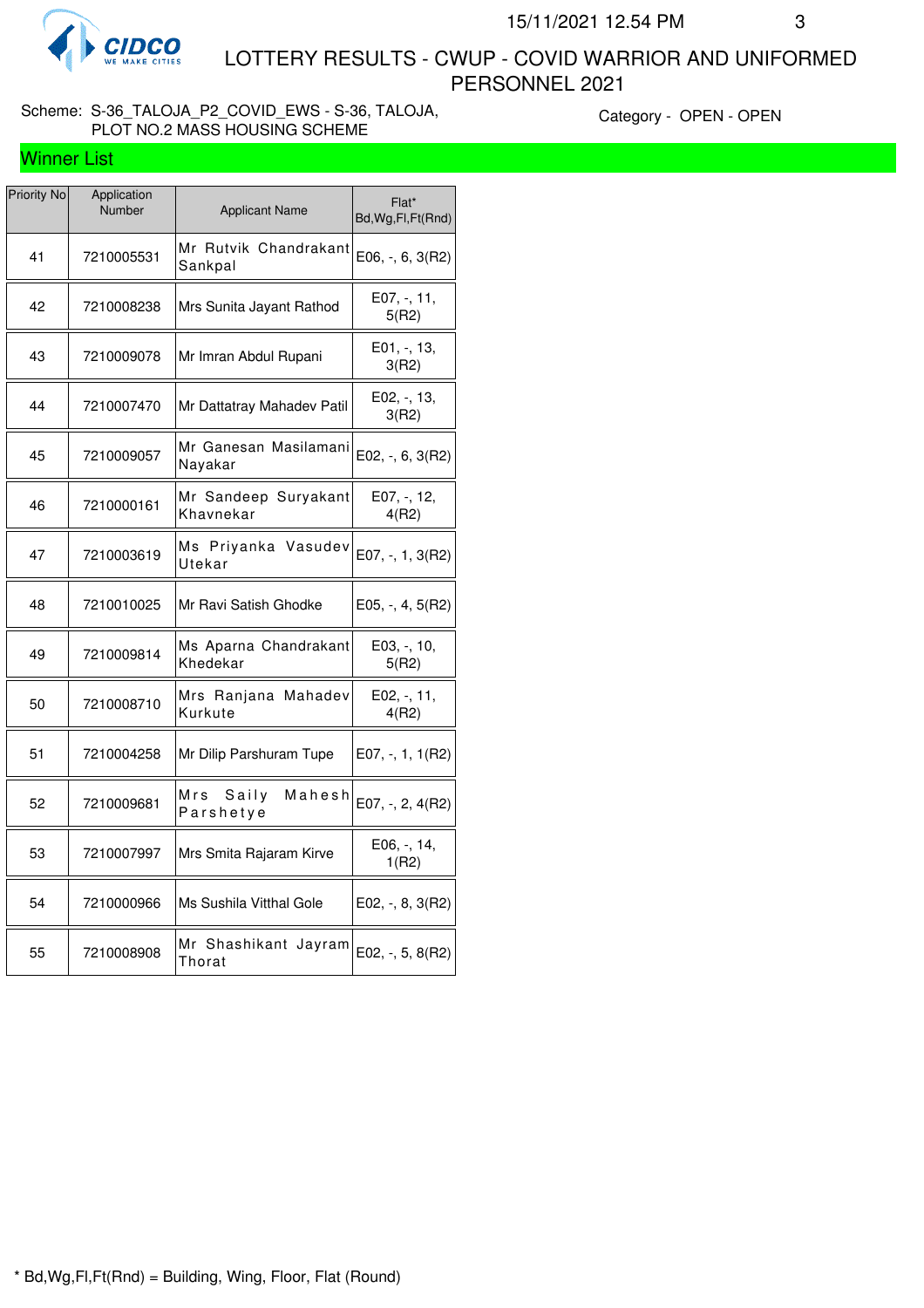

 LOTTERY RESULTS - CWUP - COVID WARRIOR AND UNIFORMED PERSONNEL 2021

#### Scheme: S-36\_TALOJA\_P2\_COVID\_EWS - S-36, TALOJA, PLOT NO.2 MASS HOUSING SCHEME

Category - SC - SCHEDULED CASTE

# Winner List

| Priority No | Application<br>Number | <b>Applicant Name</b>                        | Flat*<br>Bd, Wg, Fl, Ft (Rnd) |
|-------------|-----------------------|----------------------------------------------|-------------------------------|
| 1           | 7210001755            | Mrs Archana Mahesh<br>Bavkar                 | $E01, -3, 8(R2)$              |
| 2           | 7210003698            | Mrs Vandana Kishor Pawar   E08, -, 6, 4(R2)  |                               |
| 3           | 7210009201            | Mr Dinesh Ankush<br>Waingankar               | E04, -, 4, $3(R2)$            |
| 4           | 7210001794            | Mr Vishal Bhimrao Ballal                     | E05, $-$ , 4, 4(R2)           |
| 5           | 7210009577            | Mr Santosh Bhikaji Jadhav                    | $E01, -3, 3(R2)$              |
| 6           | 7210006117            | Mr Swapnil Sanjay Tambe                      | E07, $-$ , 8, 1(R2)           |
| 7           | 7210003035            | Ms Sapana Laxman<br>Tondse                   | E03, -, 14,<br>2(R2)          |
| 8           | 7210002549            | Mrs Jyoti Nagnath Punekar   E05, -, 4, 3(R2) |                               |
| 9           | 7210003268            | Mr Babasaheb Wamanrao<br>Gadekar             | $E02, -12,$<br>1(R2)          |